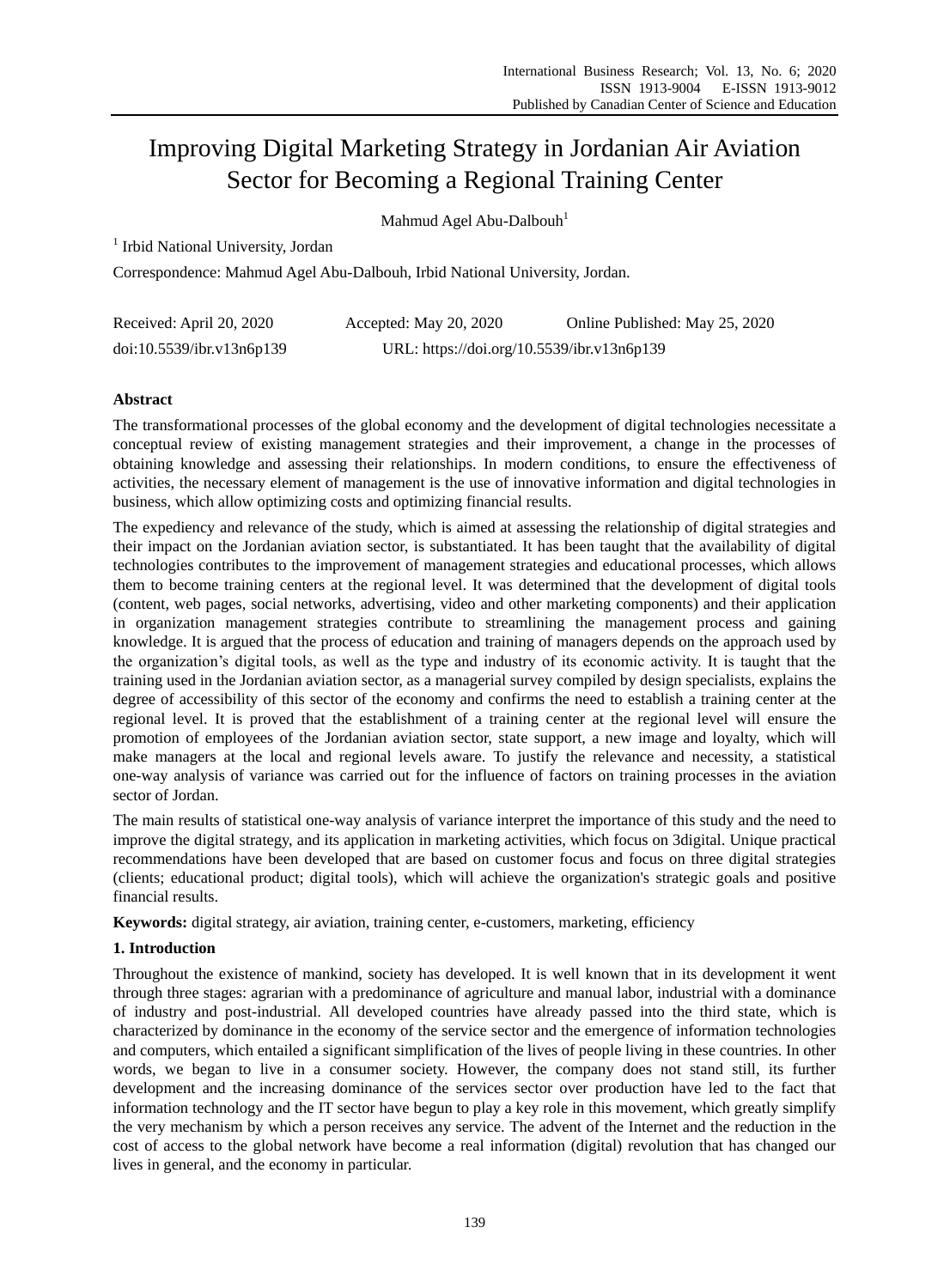The development of market relations is due to the high level of competition, which forces the management of organizations to review the management strategies used in order to maintain their competitive position in the world market. The transformation of management strategies in connection with the global globalization of markets and the development of new technologies allows us to change the management process and diversify production and approaches to its organization, and digital reassessment opens up new opportunities for the quality of services for their pricing, promotion and competitiveness. Modern business conditions lead to the fulfillment of mandatory conditions to ensure the effectiveness of activities and maximize results is the use of innovative technologies and management strategies. Particular attention should be paid to the development of digital organization management strategies, which dictate the conditions for ensuring specific positions and increasing the share of customer loyalty and their satisfaction with the organization's product / service. A digital strategy is a marketing plan whose goal is the general development and transformation of a business, the popularization of a product or brand. To achieve the objectives, research is conducted on the market, audience, competitors, their own competitive advantages are identified, suitable digital channels and specific tools are selected, and relevant technologies are used.

In modern science, there is no single approach and methodology for assessing the relationship of digital strategies, as well as their impact on the Jordanian aviation sector, which confirms the relevance and necessity of this study. The high level of competition in global markets, the transformation of existing mechanisms for managing organizations and the availability of digital technologies contribute to the continuous improvement of management strategies and necessitates the conceptual need for the establishment of training centers at the regional level, which should be examined in more detail and assessed by the level of significance of these factors based on the application statistical univariate analysis of variance tools.

The process of organizing the aviation sector of the Jordanian economy, which we are beginning to adapt to the new marketing environment in stages to solve new problems, focusing on marketing research, determining the needs of the market and consumers, the attitude of customers and their loyalty, analysis of strengths and weaknesses, as well as promotion, requires additional research. using digital tutorials. The intensive development of Internet technologies and their applications in the economy leads to positive results and economic benefits, which in the conditions of transformation of the world market is important and necessary to ensure specific positions.

#### **2. Literature Review**

There are many studies in the scientific literature that are aimed at the development of digital technologies in the economy, which are a driver of change and are reflected in studies (Chunch Heman & Ken Burberry, 2013) that conceptualize the need to use innovative tools in the organization's management system to retain customers and market position. However, this approach does not allow to determine specific directions for improving the strategy, which will ensure not only the retention of customers and competitive positions in the market, but will increase these indicators, both in quantity and in qualitative measurement. It is worth noting a study (Dare Chaffey, 2017) that outlines the process of accelerating technologies and communications in business by creating a new approach and communication management strategy, which, unlike the existing ones, is aimed at improving interaction with key consumers, but does not allow comprehensive management of all the processes of the organization.

It should be noted that modern business conditions determine the need for the use in the activities of any organization of innovative information and digital technologies in the formation of strategic goals of organizations. In the scientific literature, there are several different views on the use of digital strategies of organizations. Digital strategy is a unique competitive advantage in electronic marketing all over the world. Digital marketing strategies are practically characterized by applications in the world of technologies for sustainable business activity (Sunil Gupta, 2018), using new digital opportunities. Current business conditions have led marketing managers to use many marketing communications forums as a digital strategy (Alexander Reason & Damian Ryan, 2018). E-business firms are gaining sustainable competitive advantage through new digital strategies (Philip Kоttler., 2017). The impact of training on the applied digital marketing strategy is mentioned in the study (Linda D., 2019), however, this approach does not reveal the main essence and mentions the main tools of digital marketing in building a strategy, which does not allow us to fully determine not only tool at assessment of their impact. It should be noted that not all the approaches presented consider the features of the influence of digital strategy on the learning process in the aviation sector of Jordan, which requires more in-depth research.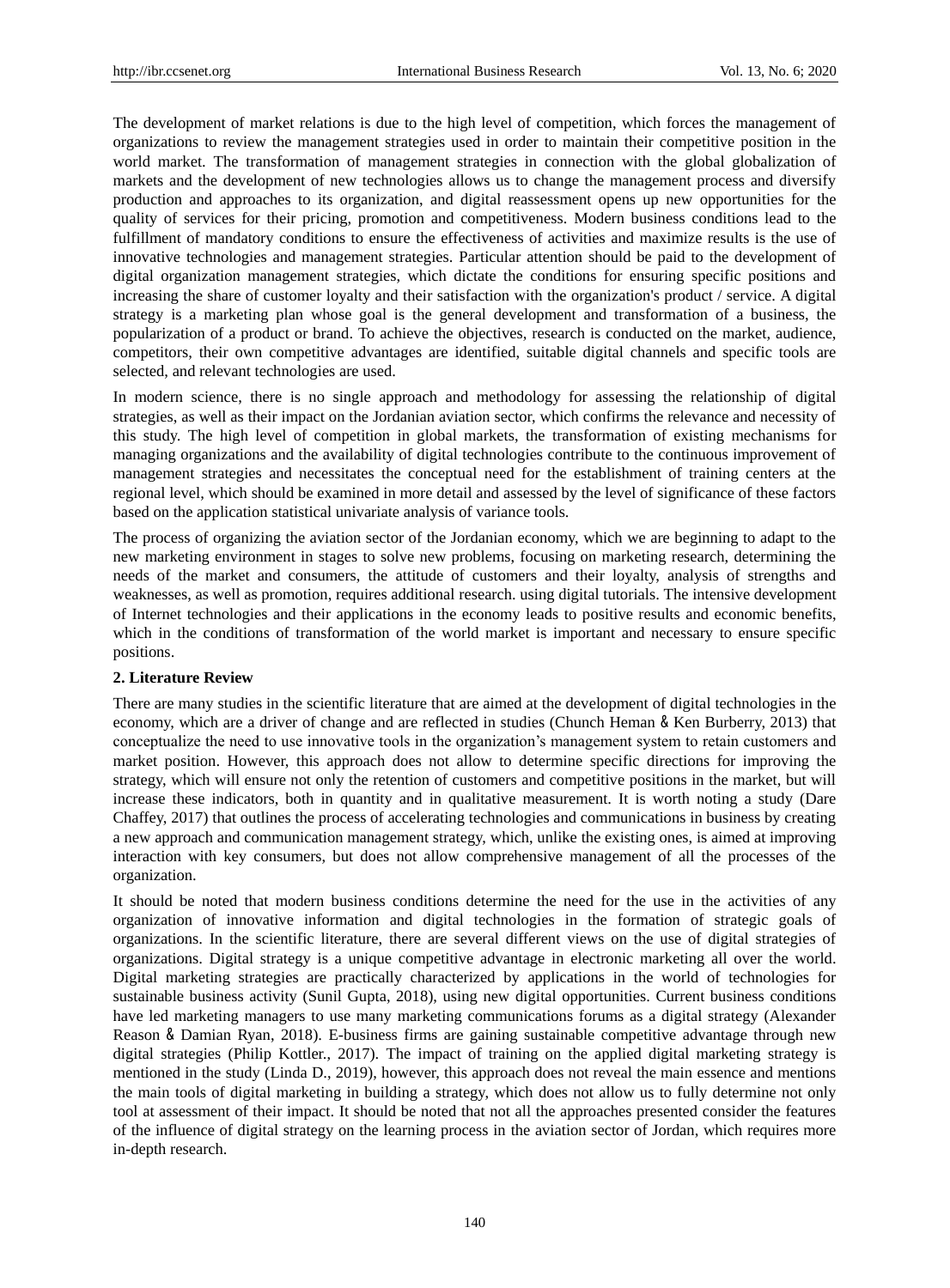#### **3. Research Problem and Research Methodology**

The theoretical and methodological basis of the study are the objective fundamental principles of the modern theory of digital marketing. In the research process, special methods of cognition were used: analysis and synthesis - to develop practical recommendations for improving the strategy of digital marketing in modern conditions; the graphical method and the method of constructing analytical tables - for visualizing the results of the study, statistical one-way analysis of variance - for assessing the impact of digital marketing factors on the learning process in the aviation sector of Jordan. The key data from the World Bank, the International Bank for Reconstruction and Development, and the International Monetary Fund , International Finance Corporation, Jordan Central Bank and selected banking institutions, academic us of domestic and foreign scientists, economists, marketers, etc.

The transformational processes of the global economy significantly affect the marketing system as a whole, including its containing elements, which each organization determines for itself based on strategic goals and initiatives. Since the intensive use of innovative tools and information technologies in business quickly finds its application, it is necessary to consider the features of the impact of digital marketing strategies on training the aviation sector of the Jordanian economy to form it at the regional level.

### **4. Analysis of Data**

Features of training in the aviation sector of Jordan are related to perception, culture, propaganda around the learning process and the need to establish a training center at the regional level. The creation of the aviation sector of the Jordanian economy was in 1966, in parallel from the development of educational institutions and academies. It should be noted that the transport sector of the Jordanian economy is 2.1 billion dollars. US GDP, while participation in the aviation sector is 500 million JD. As for educational institutions, there are 5 of them in Jordan, in which there are multidirectional training programs, this sector occupies an example of 5% of Jordan's gross domestic production and amounts to 42.2 million dollars. USA.

To create an overview of the state of knowledge and justify the need to assess the impact of training in the aviation sector on a digital marketing strategy to improve efficiency based on data (Civil Aviation Administration Annual Report - Jordan, 2017). A critical analysis of the literature in the framework of digital marketing research was carried out, the period from 2013-2018 was chosen as the start date of the analysis, this is due to the fact that the main digital marketing reviews from the analytical aspect and the interactive form of digital marketing communications are mainly activated during the specified time period.

#### **5. Discussion**

# *a) Features of the development of digital marketing in Jordan for the implementation of aviation training: social networks; content; webpage.*

Transofmation of global markets requires continuous improvement of existing management methods of a modern organization. The process of making managerial and managerial decisions should ensure the effectiveness of the organization. A critical analysis of research in the field of digital marketing made it possible to substantiate that the development of digital technologies requires a conceptual review of existing management strategies and their improvement, changes in the processes of knowledge acquisition and assessment of their relationship. In modern conditions, to ensure the effectiveness of activities, a necessary control element is the use of innovative information and digital technologies in business, which allow optimizing costs and optimizing financial results. A methodology for assessing the relationship of digital strategies and their impact on the Jordanian aviation sector has been developed and proposed. It is taught that the availability of digital technologies helps to improve management strategies and educational processes, which allows them to become training centers at the regional level. It has been established that the development of digital tools (content, web pages, social networks, advertising, video and other marketing components) and their application in organization management strategies help optimize the management process and gain knowledge. The creation of a training center at the regional level will ensure the promotion of employees of the Jordanian aviation sector, state support, a new image and loyalty, which will inform leaders at the local and regional levels. Using the tools of statistical one-way analysis of variance, the influence of factors on educational processes in the aviation sector of Jordan was evaluated. The main results, of which interpret the importance of this study and the need to improve digital strategy and its application in 3digital-oriented marketing activities. Developed approaches and unique practical recommendations based on customer orientation and focused on three digital strategies (clients; educational product; digital tools) that will achieve the organization's strategic goals and positive financial results in modern business conditions.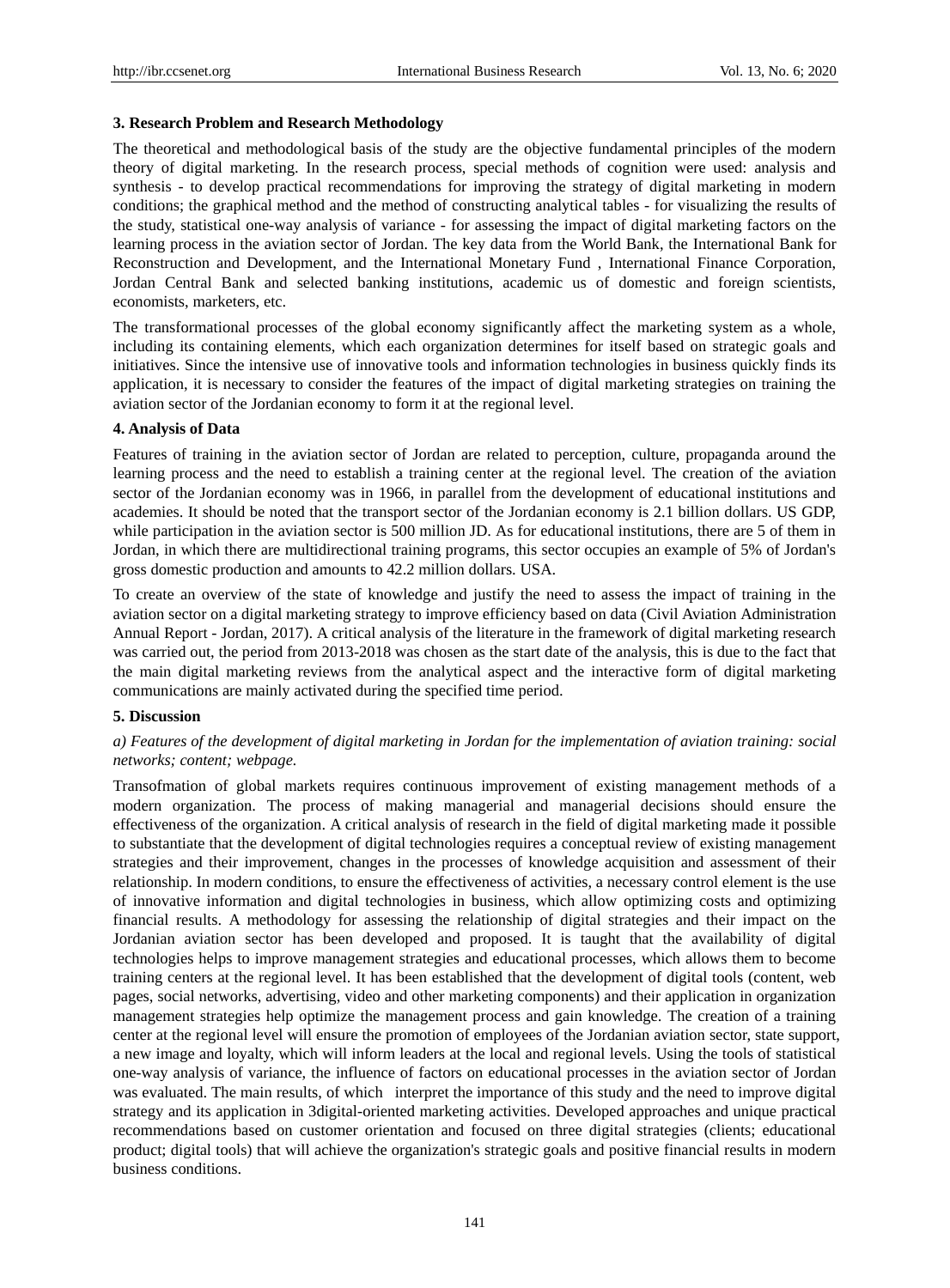## *b) The main aspects of the development of digital strategies in Jordan: innovative tools and their impact on business processes*

It should be noted that the development of the digital economy essentially connects the relationship between customers and organizations at the level of using innovative technologies that are based on a complex of digital marketing. The relevance of the digital community and its usefulness for understanding training in the Jordanian aviation sector has been investigated, and the client's role is to create a branding story that is dedicated to brand performance (Sonja Gensler, 2013). Studies of digital training strategies for the Jordanian aviation sector are being explored such as: content strategy (CS), Internet (WS), social networks (SM).The training process in the aviation sector of Jordan reflects good image-based aerial training in many areas, such as: safety training, a suitable environment, simulation, electronic advancement, new technologies, a good training plan, skills, experience. The main results of such training focus on many aspects, such as: cost, training hours, locations, technological equipment, promotion strategies to improve the aviation training sector to a regional training center (Civil Aviation Administration Annual Report - Jordan, 2018). It is worth noting that studies in the field of training in the aviation sector of the Jordanian economy allow us to understand the motivation of clients to create and disseminate an advertising campaign in order to reflect a positive understanding of the values of training in Jordan, and positive trainee clients create stories with brand names that affect the new brand for effective, sustainable air traffic education institutions. Digital marketing promotion in the aviation sector of the Jordanian economy depends on social interaction with the benefits of training courses, which reflect a positive image for customer satisfaction and increased loyalty. Consider the types of digital marketing strategies that have been recently used to create social networking sites and encourage customers to respond interactively (Daniel Rowels, 2017).

The results provide a way to build and stimulate a positive customer image about digital marketing strategies for training in aviation in Jordan, influence on the Internet and spreading a brand image to build loyalty for learning success, there are many digital promotion care strategies to attract customers and increase loyalty, in general , Jordan's aviation education policy is based on a US model, such as the Michigan Institute of Aviation and Technology, Aviation School and Wyotech. In Jordan, in the aviation sector of the economy, training is trying to become the best in the Middle East, having received an international certificate of training, high technology, safety, experience. Training should maximize quality, values, image, satisfaction and create intellectual knowledge in the field of aviation training, integrate solutions with information, improve a training-based information solution to help industry, there are many problems that specialists face because there are not enough funds, experience, specialized equipment, management, integrated training management, training needs analysis.

To improve the digital marketing strategy in the Jordanian aviation sector to become a regional training center, statistical tools of one-way analysis of variance should be used, which will assess the impact of the new strategy for each variable on the digital learning elements of the aviation sector. Analysis of variance is a method in mathematical statistics aimed at searching for dependences in experimental data by examining the significance of differences in average values. Unlike the t-test, it allows you to compare the average values of three or more groups. Developed by R. Fisher to analyze the results of experimental studies. The designation ANOVA is also found in the literature. To do this, we will carry out the following classification of strategies: content strategy, web page strategy, social media strategy. Cornbrash's alpha is 0.86, which is explained by a high degree of suitability, stability and validity, which is presented in table 1.

| Table 1. The main results of the analysis of variance assessment of the impact of digital marketing factors on the |  |  |  |
|--------------------------------------------------------------------------------------------------------------------|--|--|--|
| learning process in the aviation sector of Jordan                                                                  |  |  |  |

| Variables                      | N. Items | Alpha (a) |
|--------------------------------|----------|-----------|
| Improve Digital Strategy (IDS) |          | 0.86      |
| Content $(Co)$                 |          | 0.89      |
| Web Pages (WP)                 |          | 0.81      |
| Social Media (SM)              |          | 0.88      |

Standard deviations are 3.81 and are presented in table 2 and reflect the degree of change in the effective indicator.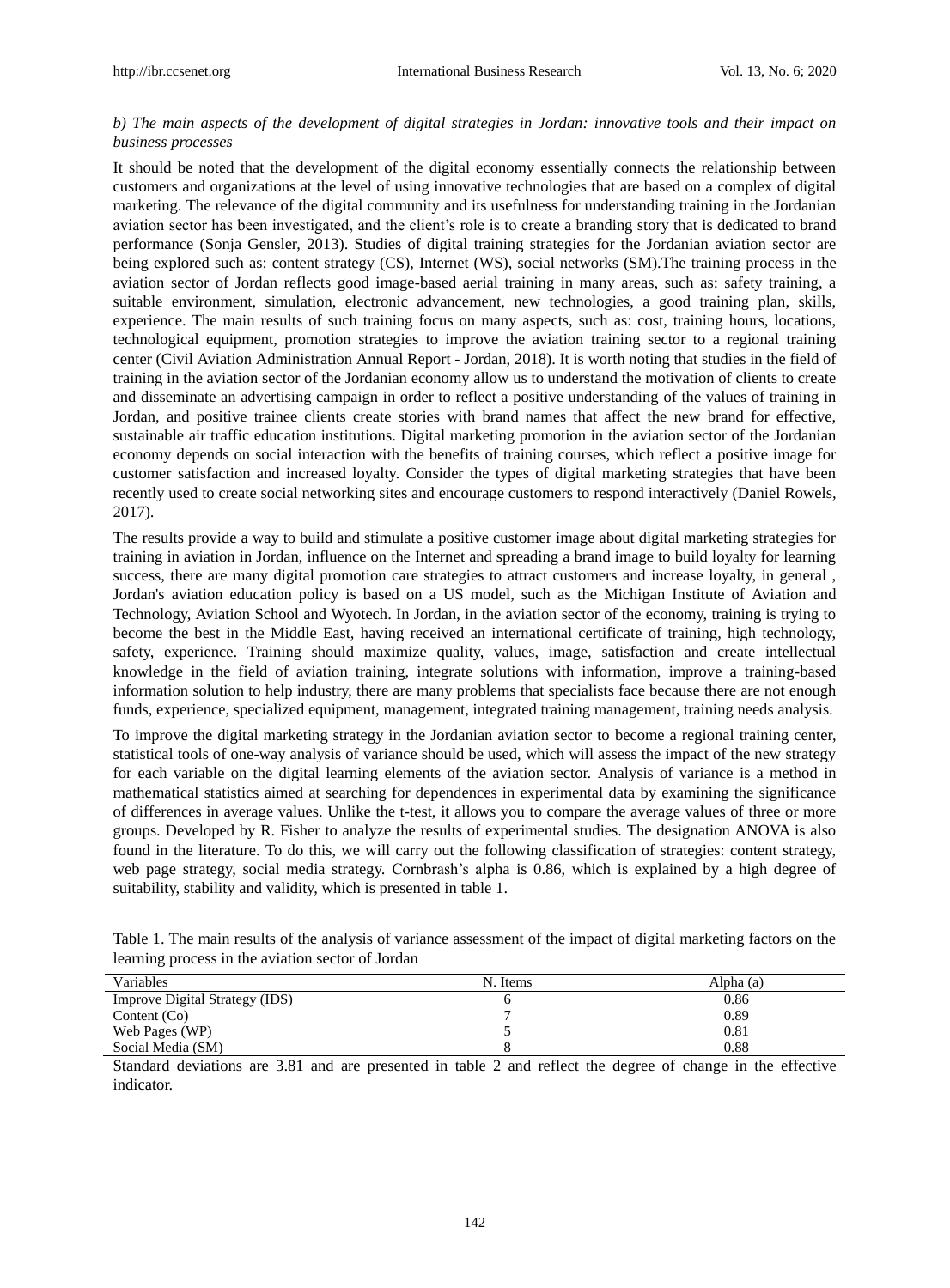|                                |    | Minimum | Maximum | Mean    | <b>Std.</b> Deviation |
|--------------------------------|----|---------|---------|---------|-----------------------|
| Improve Digital Strategy (IDS) | 54 | 3.76    | 22.33   | 12.9291 | 3.81040               |
| Content $(Co)$                 | 54 | 3.33    | 23.44   | 13.8430 | 4.47073               |
| Web Pages (WP)                 | 54 | 3.65    | 24.00   | 14.5614 | 4.21659               |
| Social Media (SM)              | 54 | 4.08    | 25.44   | 15.6342 | 3.99117               |
| Valid N (list wise)            | 54 |         |         |         |                       |

Тable 2. Standard deviations of the analysis of variance assessment of the impact of digital marketing factors on the learning process in the aviation sector of Jordan

The first standard deviation content strategy is 4.47, the second web page strategy is 4.27 deviation, and the third social media strategy is 3.99, which reflects the degree of information reliability. To interpret the main results of analysis of variance and assessment, the impact of the new strategy for each variable on the digital learning elements of the Jordanian aviation sector and the reflection of the significance of each variable, it is necessary to consider their collinearity, which is presented in Table 3.

Reflecting the training of the Jordanian aviation sector and explaining the influence of each variable by collinear tolerance, it is worth noting that the obtained economic-mathematical model is suitable and reflects the presence of 3 strategies for promoting training in Jordan, which provide an improvement in the new strategy, which is aimed at the benefits of training and communication support features digital technology.

Depending on the coefficient, the beta result becomes 0.066, which means a change in the needs, desires, preferences of customers, after which it will have a positive effect on increasing the number of customers and enhancing their satisfaction and loyalty.

Тable 3. Colinearity Statistics of the impact of digital marketing factors on the learning process in the aviation sector of Jordan

| Model                                 | Tolerance | VIF   |
|---------------------------------------|-----------|-------|
| <b>Improve Digital Strategy (IDS)</b> | 0.701     | 1.432 |
| Content $(Co)$                        | 0.689     | 1.654 |
| Web Pages (WP)                        | 0.703     | 1.452 |
| Social Media (SM)                     | 0.744     | .511  |

The main parameters of the one-way dispersion model are presented in table 4.

Table 4. The main parameters of the one-way dispersion model of the impact of digital marketing factors on the learning process in the aviation sector of Jordan

| Model | . .                | square | Square<br><b>PHILISTEG</b><br>N<br>٦١. | Estimate<br>the<br>Error<br>ΟĪ<br>5to- |
|-------|--------------------|--------|----------------------------------------|----------------------------------------|
|       | $\sim$<br>0.612(a) | 0.612  | $F = C$<br>70<br>∪.∪                   | $\epsilon$<br>0.034<br>エンー             |

To conceptualize the main results of the study, it is worth interpreting the main results of analysis of variance, which are presented in table 5.

Table 5. The main results dispersion analysis multicollenarity matrix of the impact of digital marketing factors on the learning process in the aviation sector of Jordan

|            |                            | Co                        | <b>PW</b>                 | <b>SM</b>                 | IDS                       |
|------------|----------------------------|---------------------------|---------------------------|---------------------------|---------------------------|
|            | <b>Pearson Correlation</b> |                           | $0.612$ <sup>**</sup> )   | $0.639$ <sup>(**)</sup> ) | $0.609$ <sup>(**)</sup> ) |
| Co         | $Sig. (2-tailed)$          |                           | 0.000                     | 0.000                     | 0.000                     |
|            | N                          | 54                        | 54                        | 54                        | 54                        |
|            | Pearson Correlation        | $0.612$ <sup>**</sup> )   |                           | $0.597$ <sup>(**)</sup> ) | $0.650$ <sup>(**)</sup> ) |
| <b>PW</b>  | $Sig. (2-tailed)$          | 000                       |                           | 0.000                     | 0.000                     |
|            |                            | 54                        | 54                        | 54                        | 54                        |
|            | Pearson Correlation        | $0.609$ <sup>(**)</sup>   | $0.650$ <sup>(**)</sup> ) | $0.517$ <sup>**</sup> )   |                           |
| <b>SM</b>  | $Sig. (2-tailed)$          | 0.000                     | 0.000                     | 0.000                     |                           |
|            |                            | 54                        | 54                        | 54                        | 54                        |
| <b>IDS</b> | Pearson Correlation        | $0.643$ <sup>(**)</sup> ) | $0.334$ <sup>(**)</sup> ) | $0.328$ <sup>(**)</sup> ) | $0.229(*)$                |
|            | $Sig. (2-tailed)$          | 0.000                     | 0.001                     | 0.001                     | 0.025                     |
|            | N                          | 54                        | 54                        | 54                        | 54                        |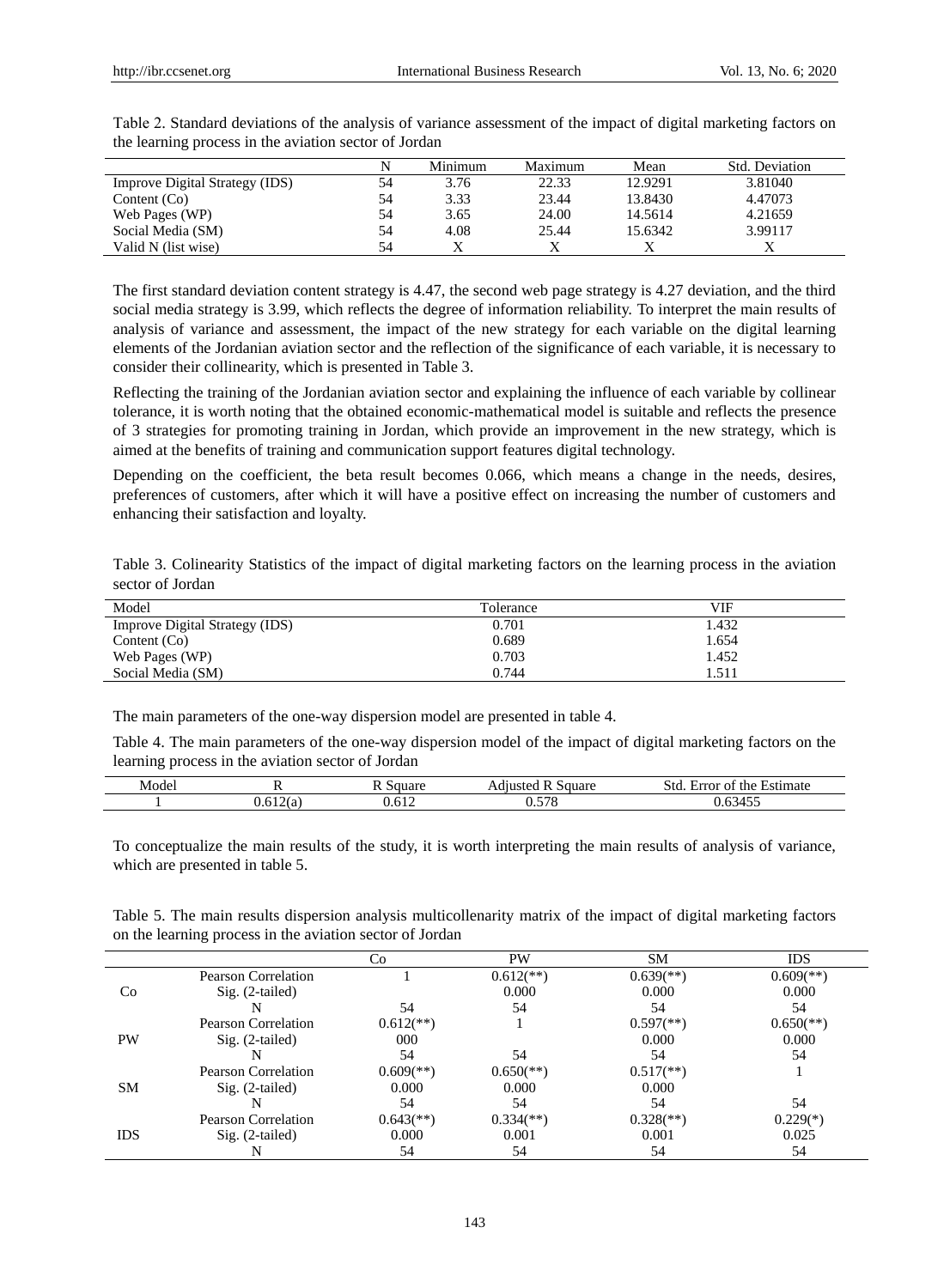To conceptualize this approach and determine key results, it is necessary to analyze the following hypotheses:

1) there is no statistically significant relationship (∞≤ 0.05) between digital strategy (content, web pages and social networks) and marketing of Jordan as a regional center for aviation training ;

2) there is no statistically significant relationship in (∞≤0.05) between the digital strategy (content) and marketing of Jordan as a regional center for aviation training;

3) there is no statistically significant relationship in (∞≤0.05) between the digital strategy (web pages) and the marketing of Jordan as a regional center for aviation training.

There is no statistically significant relationship in  $(\infty \le 0.05)$  between digital strategy (social networks) and marketing of Jordan as a regional center for aviation training, as shown in Figure 1.



Figure 1. Conceptual aspects of digital marketing in Jordan as a regional center for training the aviation sector

The intensive development of the digital economy in the world and the introduction of innovative business tools determine their application and use in all sectors of the economy of developed countries. The development and use in practice of these tools and technologies provide all the necessary prerequisites for creating a new era of marketing - digital marketing.

#### **6. Conclusion**

In modern business conditions, to achieve all the strategically important goals of the organization, the necessary condition is the use of innovative management methods and tools. In order to achieve a competitive advantage, HR must adopt a new training strategy in the virtual world (digital) marketing strategy in Jordan, which depends on the following: 1) aspects of training diversification, understanding of market needs, applying a better strategy by focusing on the many shortcomings of these strategies and their improvement; 2) differentiation of content types, development of new pages, expansion of media applications, focus on e-advertising strategies 24/7; 3) the use of innovative e-business tools aimed at training people in digital marketing; 4) the use of various electronic marketing tools, such as: television, media, social networks, content, web pages, focus on 3 digital strategies. It was taught that the availability of digital technology improves management strategies and learning processes, which allows them to become training centers at the regional level. The developed tools for analyzing the influence of factors on educational processes in the aviation sector of Jordan using statistical one-way analysis of variance can be applied in the practical activities of organizations. The results of the study are unique practical recommendations based on the methodological aspects of customer orientation and focused on three digital strategies (clients; educational product; digital tools) that will achieve the organization's strategic goals and positive financial results, taking into account all critical factors. It should be noted that achievement of all strategic goals and positive financial results, taking into account all critical factors that directly affect yanked on digital marketing strategies and the development of learning processes in Jordan atsiatsionnom sector. Significant in the process of organizing effective marketing and developing its digital tools are the central government bodies of Jordan, whose policies can intensively implement these technologies and their applications in the real business segment of the country.

#### **References**

Annual Report of Jordanian Civil Aviation authority 2016. Retrieved from

[https://www.icao.int/publications/journalsreports/2016/icao\\_training\\_report\\_vol8\\_No1.pdf](https://www.icao.int/publications/journalsreports/2016/icao_training_report_vol8_No1.pdf)